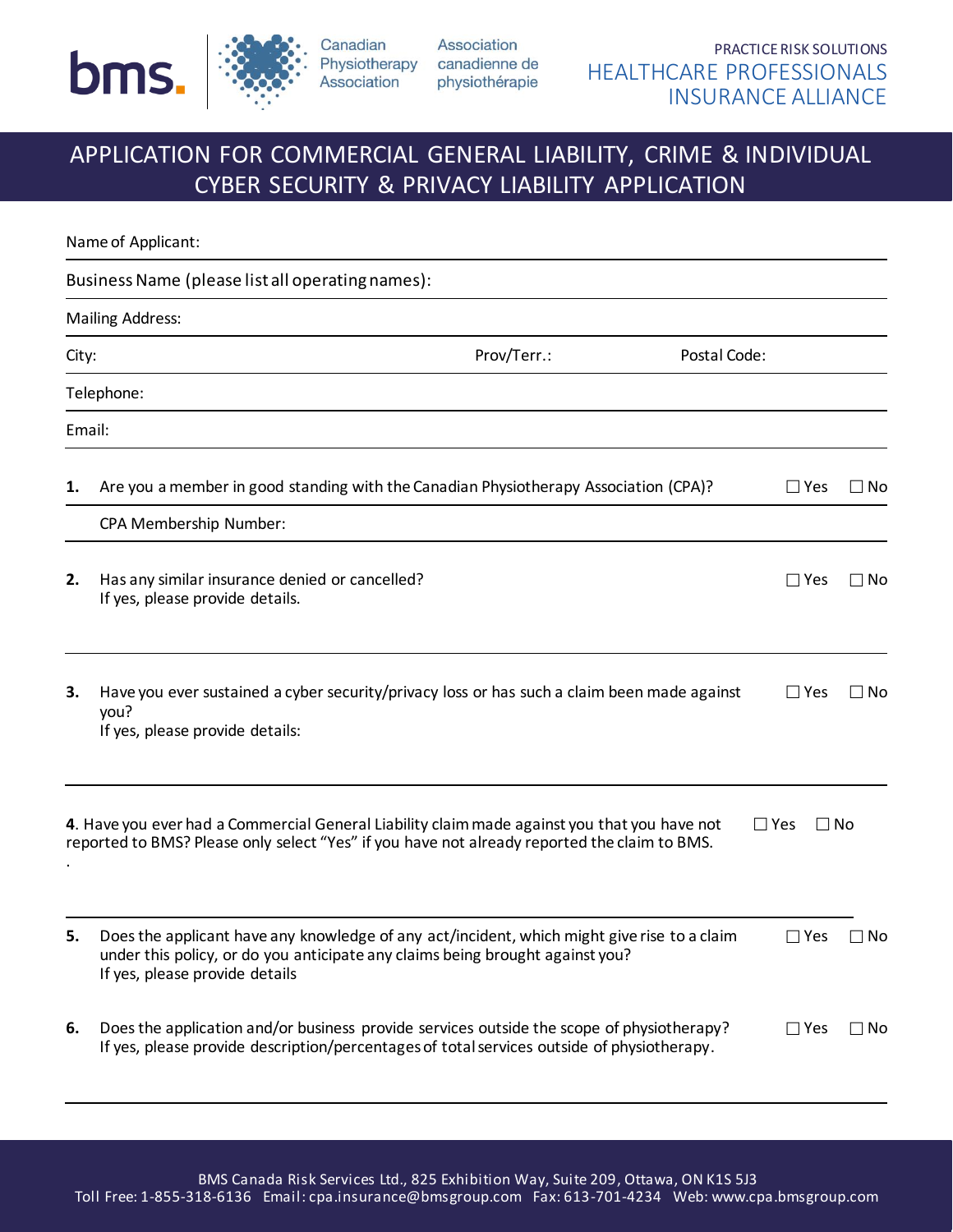#### **Please indicate any additional insured(s) to be listed on your certificate (ie. Landlord):**

*(Applicable to the Commercial General Liability portion of this policy only)*

|    | Name:                                                                                                                                                                                                                                 |  |               |           |
|----|---------------------------------------------------------------------------------------------------------------------------------------------------------------------------------------------------------------------------------------|--|---------------|-----------|
|    | Address:                                                                                                                                                                                                                              |  |               |           |
|    | Prov/Terr:<br>Postal Code:<br>City:                                                                                                                                                                                                   |  |               |           |
|    | <b>Clinic / Business Details</b>                                                                                                                                                                                                      |  |               |           |
| 1. | Does the Clinic/ Business provide professional services outside the scope of physiotherapy?<br>If yes, please provide description/ percentage of services outside the scope of physiotherapy                                          |  | $\Box$ Yes    | $\Box$ No |
| 2. | Does the clinic/business provide workshops and/or classes? (e.g: fitness, pilates, yoga,<br>wellness, etc.)<br>If yes, an additional \$250 premium will be applied                                                                    |  | $\square$ Yes | $\Box$ No |
| 3. | Does the clinic/business offer use of gym facilities to non-patients?                                                                                                                                                                 |  | $\Box$ Yes    | $\Box$ No |
| 4. | Do any professionals working for the clinic/business provide services in a pool?<br>If yes, an additional \$250 premium will be applied                                                                                               |  | $\Box$ Yes    | $\Box$ No |
|    | If yes, please provide additional details:<br>Location address:<br>Who owns the pool?<br>Confirm client ratio is not greater than 3:1 $\Box$ Yes $\Box$ No<br>Confirm if lifeguard is present $\square$ Yes $\square$ No<br>$\bullet$ |  |               |           |
| 5. | Does the clinic/business provide any services to animals?                                                                                                                                                                             |  | $\square$ Yes | ∩ No      |

### Commercial General Liability Insurance Options (Occurrence Based)

#### Individual Commercial General Liability Coverage

Commercial General Liability (CGL) protects you against claims arising from injury or property damage that you may cause to another person as a result of your operations and/or premises. For example, a client may slip and fall on a wet floor or you may accidentally cause property damage to a client's home during a consultation. This coverage is recommended for independent contractors with no additional staff.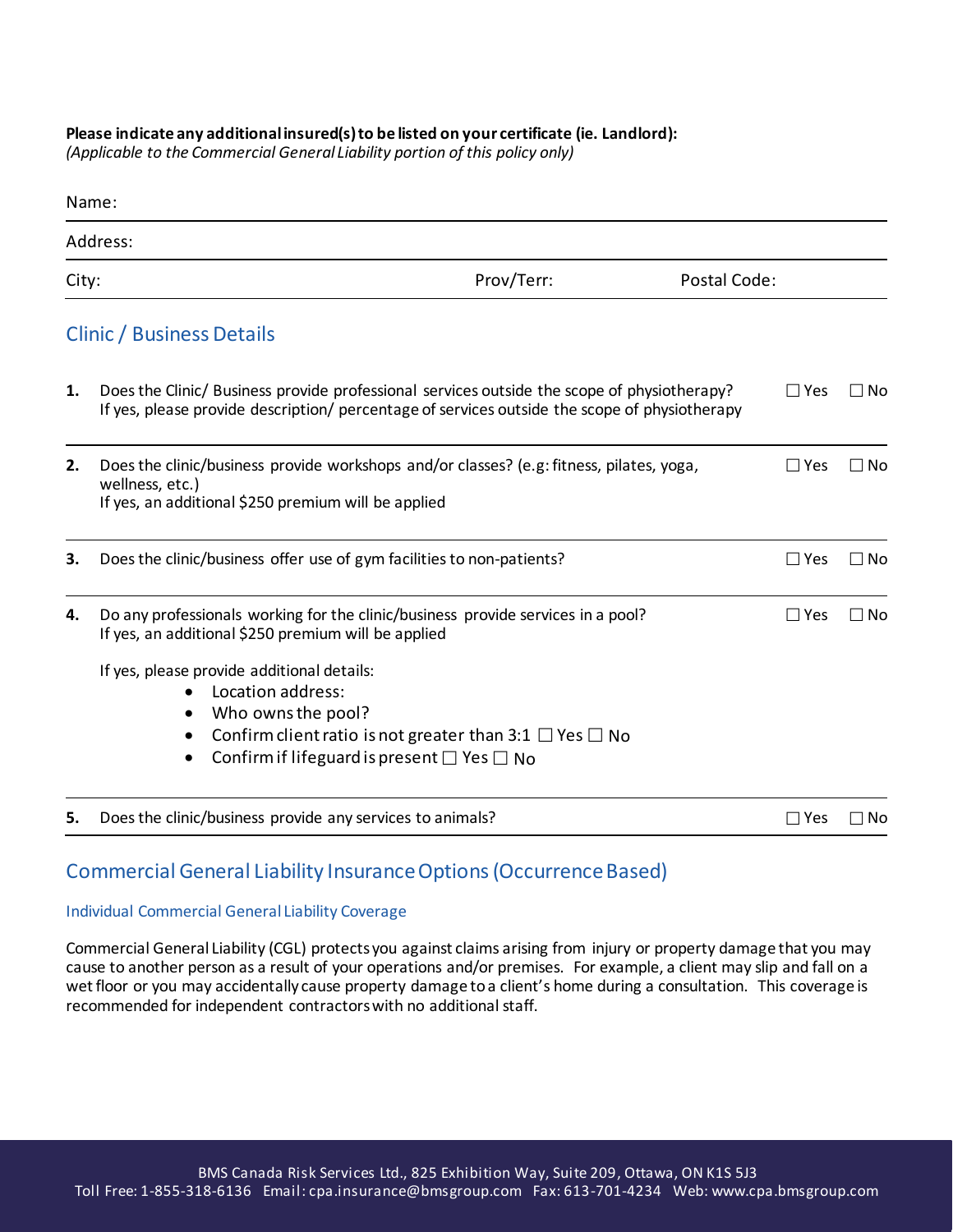#### Business Commercial General Liability Coverage

This option is recommended for members who have other healthcare professionals (employees or contractors) working for you on behalf of their business. Protects your business in the event a CGL claim is made involving your business operations (including the activities of your employees or contractors) and/or premises.

Do you require Commercial General Liability coverage? If yes, please select :

| Number of employees | \$2,000,000 per claim<br>\$2,000,000 aggregate | \$5,000,000 per claim<br>\$5,000,000 aggregate |
|---------------------|------------------------------------------------|------------------------------------------------|
| Individual          | $$274$ $\Box$                                  | $$396$ $\square$                               |
| $1 - 4$             | $$341$ $\square$                               | \$495 □                                        |
| $5-9$               | $$413$ $\square$                               | $$594$ $\square$                               |
| $10+$               | Referral $\Box$                                | Referral $\square$                             |

Commercial General Liability Includes: Bodily Injury and Property Damage Products-Completed Operations Personal Injury and Advertising Injury Medical Payments \$50,000 per person Tenants' Legal Liability Non-Owned Automobile Included Vicarious Liability \$500,000 per occurrence/\$1,000,000 aggregate

Deductibles \$250 Property Damage

\$500 Tenants' Legal Liability

**Exclusions** Virus and Bacteria Exclusion – included Cyber Incident Exclusion - included

### **Crime**

Coverage includes, but not limited to:

- Employee Fidelity \$50,000
- Broad Form Money and Securities \$10,000
- Credit Card Forgery \$10,000
- Computer Fraud \$10,000
- Deductible Nil

#### **\$55 annual premium**

Do you require Crime coverage?

| Yes | ∃ No |
|-----|------|
|-----|------|

 $\Box$  Yes  $\Box$  No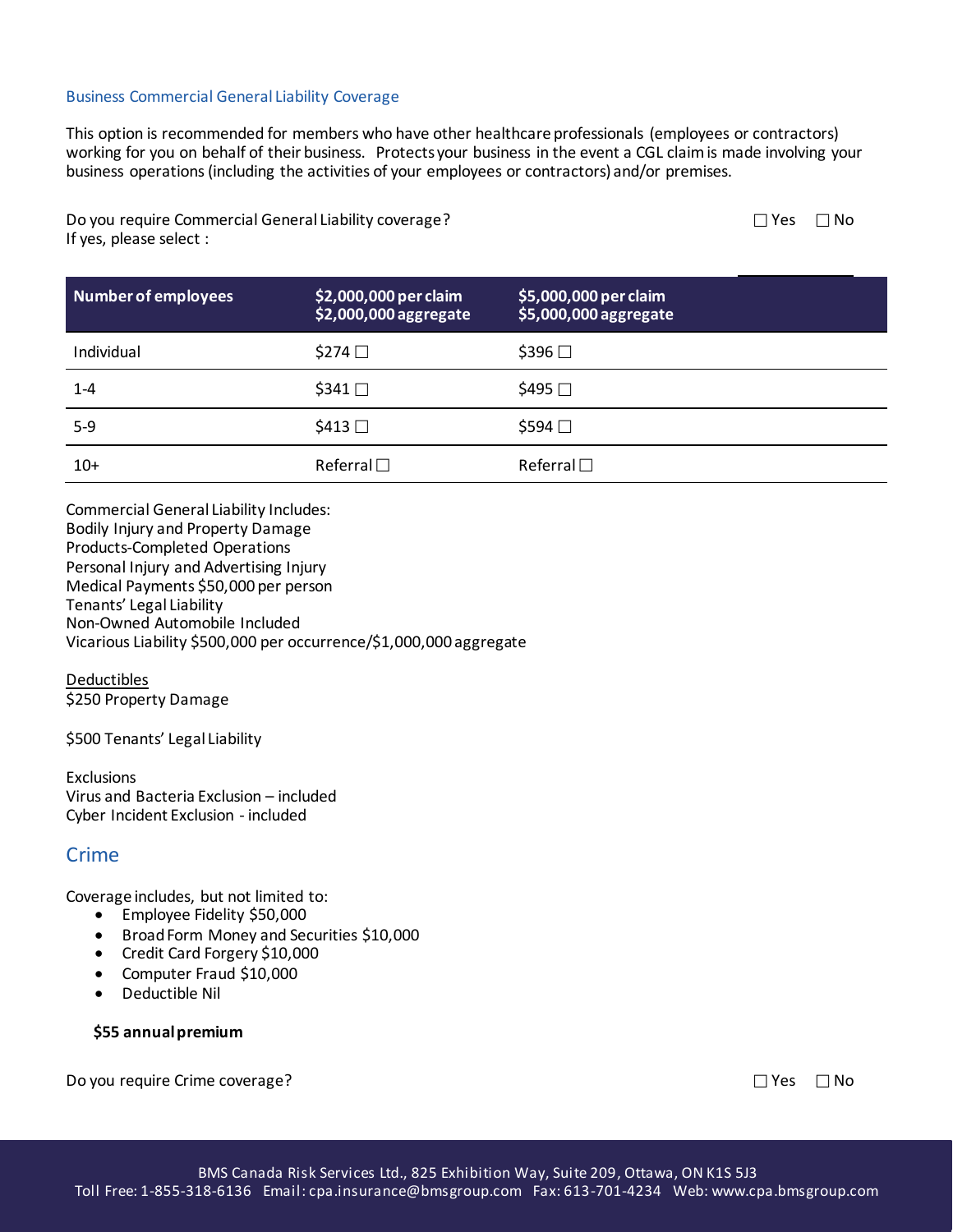**Note:** If you operate a business and have contents to insure a Commercial General Liability policy may not be sufficient protection. Please contact BMS at 1-855-318-6136 to discuss your coverage needs.

### Event Coverage

Please note that CGL coverage for events that are within a physiotherapist's scope of practice (i.e. events that you would typically expect a physiotherapist practice to engage in such as annual meetings, participating in trade shows, attending road races and other sporting events), is included within the CGL policy. Events that the clinic is hosting must be referred to BMS for approval.

Does the clinic intend on hosting any events during the policy term?

## Cyber Security & Privacy Liability

Please note that individual Cyber Security & Privacy Liability coverage can now be purchased through CPA during your annual membership and insurance renewal. If you have already purchased this coverage through CPA, please select No to the Cyber coverage below.

\$1,000,000 Cyber Security & Privacy Liability

Policy aggregate limit of liability for Damages, Claims Expenses, Penalties, Cyber Extortion Loss, Data Protection Loss, Business Interruption Loss and PCI Fines, Expenses and Costs: CAD 1,000,000

But sub-limited to: Regulatory Defence and Penalties: CAD 250,000 PCI Fines, Expenses and Costs: CAD 100,000 (if PCI Compliant) Cyber Extortion: CAD 100,000 Data Protection Loss: CAD 100,000 Business Interruption Loss: CAD 100,000 (i) Forensic Expenses sublimit: CAD 25,000 (ii) Dependent Business sublimit: CAD 10,000

Notified Individuals: 5,000 Notified Individuals in the Aggregate for Individual Cyber Security & Privacy Liability.

Aggregate Limit of Coverage for Computer Expert Services, Legal Services and Public Relations and Crisis Management Expenses combined: CAD 250,000

Deductible CAD 1,000

\$98 annual premium for individual practitioners

Do you transfer funds? If so, BMS recommends you consider adding Fraudulent Instruction coverage - \$100,000 limit starting from \$250/year. Please contact BMS to find out more or purchase this additional cover.

Do you require additional Cyber Security and Privacy Liability coverage? (If yes please complete the fields below)

| Yes | l No |
|-----|------|
|-----|------|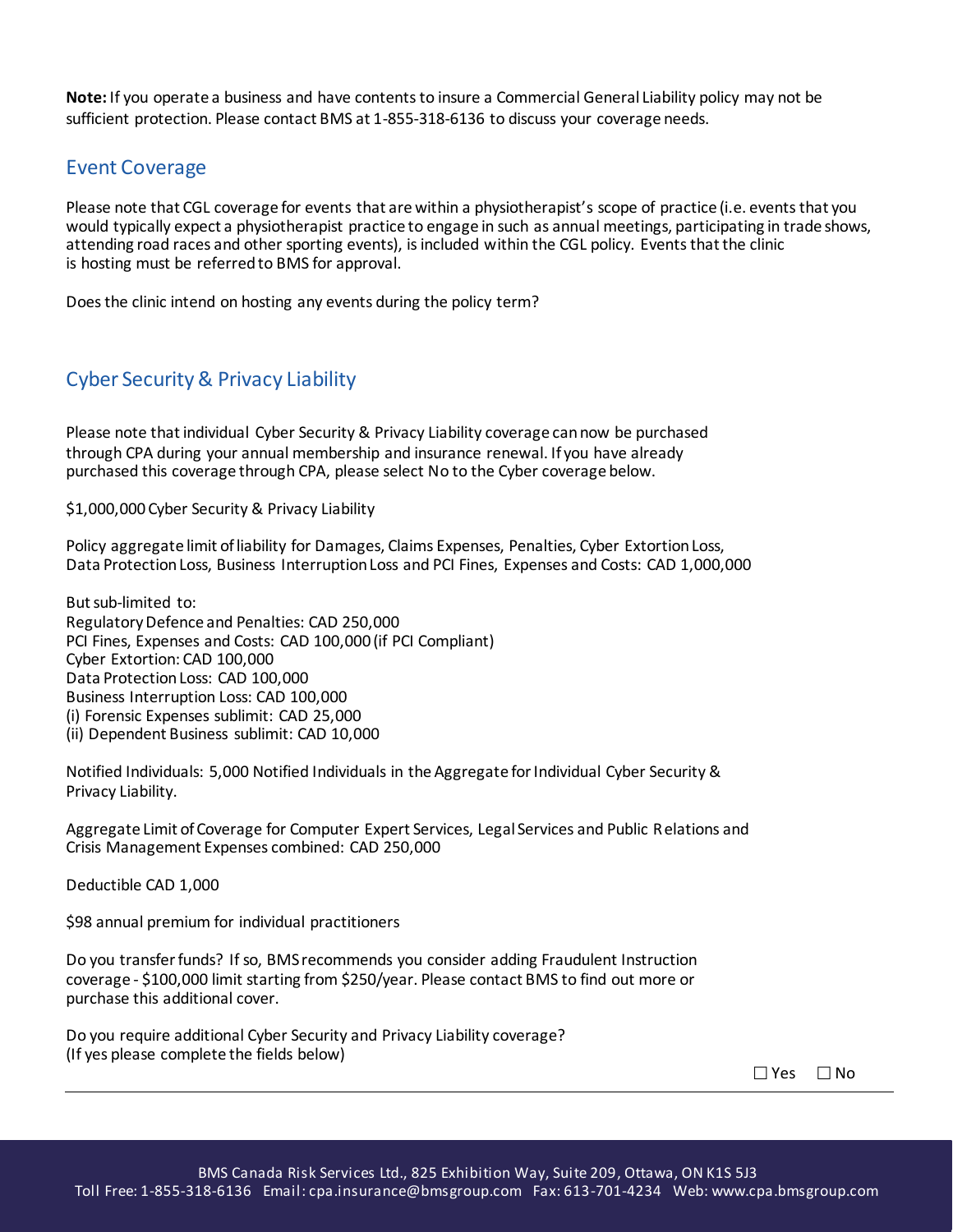| <b>Individual Practitioners</b>                                                                                                            |                                                                                                                                                                                                                                                                                                                                 | $\Box$ \$98 annual premium    |                   |                        |
|--------------------------------------------------------------------------------------------------------------------------------------------|---------------------------------------------------------------------------------------------------------------------------------------------------------------------------------------------------------------------------------------------------------------------------------------------------------------------------------|-------------------------------|-------------------|------------------------|
|                                                                                                                                            | Business & Employees - \$0 to \$500,000 gross revenue                                                                                                                                                                                                                                                                           | $\Box$ \$625 annual premium   |                   |                        |
|                                                                                                                                            | Business & Employees - \$500,001 to \$1,000,000 gross revenue                                                                                                                                                                                                                                                                   | $\Box$ \$914 annual premium   |                   |                        |
|                                                                                                                                            | Business & Employees - \$1,000,001 to \$1,500,000 gross revenue                                                                                                                                                                                                                                                                 | $\Box$ \$1,064 annual premium |                   |                        |
| Business & Employees - \$1,500,001 to \$2,000,000 gross revenue                                                                            |                                                                                                                                                                                                                                                                                                                                 | $\Box$ \$1,328 annual premium |                   |                        |
|                                                                                                                                            | Business & Employees - \$2,000,001 to \$2,500,000 gross revenue                                                                                                                                                                                                                                                                 | $\Box$ \$1,509 annual premium |                   |                        |
|                                                                                                                                            | Business & Employees - \$2,500,001 to \$3,000,000 gross revenue                                                                                                                                                                                                                                                                 | $\Box$ \$1,582 annual premium |                   |                        |
|                                                                                                                                            | Business & Employees - Above \$3,000,001 gross revenue                                                                                                                                                                                                                                                                          | $\Box$ Referral               |                   |                        |
| 1.<br>2.                                                                                                                                   | Has any Cyber claim or lawsuit been made against you/your business, or is any such<br>claim now pending against you/your business? Please only select yes if not already<br>reported to BMS/Beazley. If yes, please provide details.<br>Are you aware of any facts, circumstances or situations, which may reasonably give rise |                               | Yes<br>$\Box$ Yes | <b>No</b><br><b>No</b> |
| to a claim against you/your business? Please only select yes if not already reported to<br>BMS/Beazley.<br>If yes, please provide details. |                                                                                                                                                                                                                                                                                                                                 |                               |                   |                        |
| 3.                                                                                                                                         | Have you ever had a privacy breach, and/or network security incident in the past?<br>If yes, please provide details.                                                                                                                                                                                                            |                               | Yes               | No                     |
| 4.                                                                                                                                         | Do you implement basic loss control measures such as: Antivirus software, a firewall,<br>and/or regular software patch installations?                                                                                                                                                                                           |                               | Yes               | <b>No</b>              |
|                                                                                                                                            |                                                                                                                                                                                                                                                                                                                                 |                               |                   |                        |

Please be advised that this policy excludes any loss or liability arising out of or resulting from any theft of, loss of, or parting with, any portable computing device or media containing data in an electronic format, unless the data stored on such device or media are stored in an encrypted format.

Please confirm you understand and agree to this coverage exclusion and would like to proceed with your purchase.  $\square$ 

**5.** Do you/does your business regularly back-up critical data to a "offline "location (Example, USB or hard drive) that would be unaffected by an issue with your live environment, and you test to ensure that back-ups are recoverable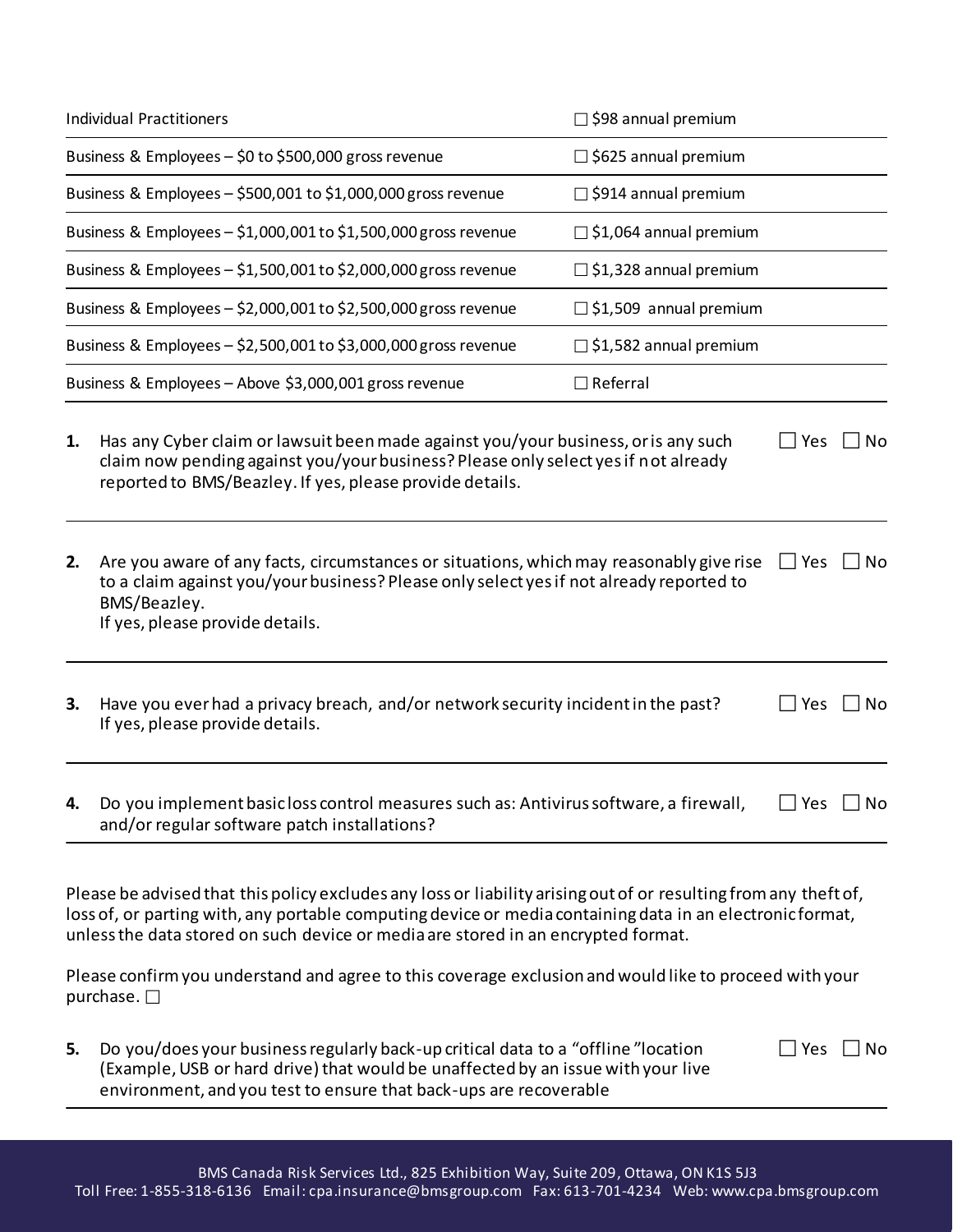| 6. | Do you/does your business use multi-factor authentication (MFA) for cloud based<br>services (Such as cloud based email account access) and for all remote access to your<br>network?                                                    | N٥<br><b>Yes</b> |
|----|-----------------------------------------------------------------------------------------------------------------------------------------------------------------------------------------------------------------------------------------|------------------|
| 7. | Do you/does your business regularly (at least annually) provide/take cyber security<br>awareness training, including anti-phishing, to all individuals who have access to your<br>organization's network or confidential/personal data? | Yes<br>N۵        |
| 8. | Do you/does your business not allow remote access into your environment without a<br>virtual private network (VPN)                                                                                                                      | N٥<br><b>Yes</b> |

## New! Legal Services Package

Specialized legal advice for personal and/or business matters is just a phone call away.

For \$30/year - CPA members now have access to:

#### **Unlimited Telephone Legal Advice**

Unlimited access to a confidential 24/7 toll-free line to speak with a lawyer about any legal issue, both personal and professional. Upon calling, you will be connected with a lawyer who is geographically close to you and who is an expert in the area of law you are calling about.

#### **150+ Legal Documents and templates online, anytime you need them**

Take advantage of an online library of customizable templates and up-to-date legal documents that have been drafted by lawyers. The document library includes employment contracts, partnership agreements, loan agreements, promissory notes, and more.

#### **Legal Document Reviews**

Lawyers will review your short legal documents (e.g. contracts) or legal letters and can draft simple legal letters on your behalf.

#### **ID Theft Case Management Service**

If you fall victim to identity theft, the Legal Services package provides access to an identity restoration lawyer to help resolve the matter.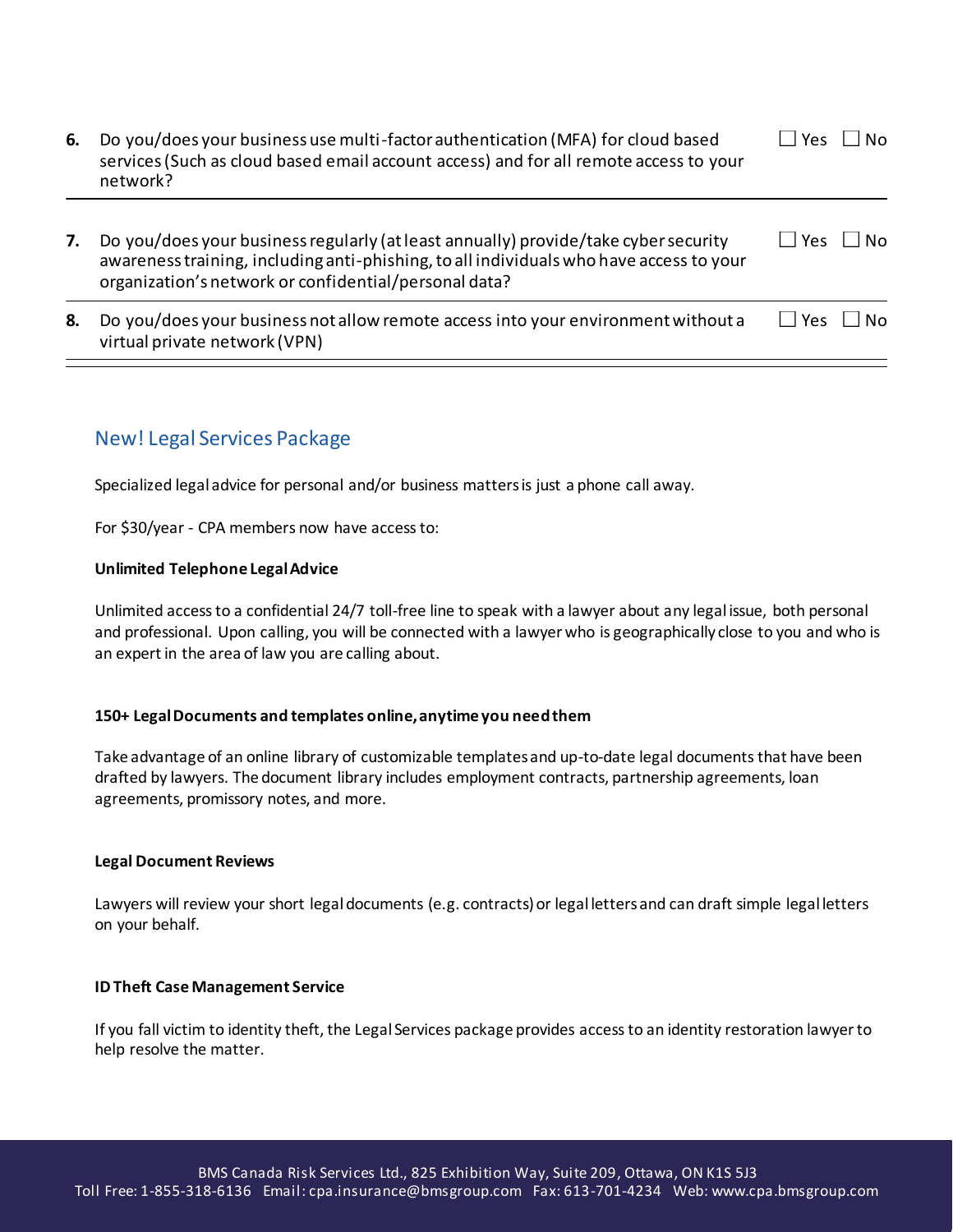#### Would you like to purchase the Legal Services Package?  $\Box$  Yes  $\Box$  Yes  $\Box$  No

### New! 24 Hour Accident Insurance

Although we don't like to think about it, accidents can happen. If the accident is serious enough to limit your ability to work, you may be faced with financial stressors in addition to physical ones. This coverage is designed to provide you and your loved ones with financial assistance in the event of an accident that results in injury or death.

24 Hour Accident Insurance provides a lump sum benefit where:

- a loss or death occurs due to an Accident, and
- where, as the result of accidental injury, the disablement results in a permanent total disability

The policy also provides coverage for:

- Repatriation costs, and
- Rehabilitation (training) costs should you require special training in order to be qualified to engage in a different occupation following an insured accident.

#### **Coverage Overview**

|                                         | Coverage |
|-----------------------------------------|----------|
| Accidental Death and Disablement (AD&D) | \$25,000 |
| Permanent Total Disability (PTD)        | \$25,000 |
| Repatriation                            | \$5,000  |
| Rehabilitation                          | \$5,000  |
| <b>Fracture Benefit</b>                 | \$2,000  |

#### **Annual Cost: \$35 (Includes \$6 broker fee)**

Would you like to purchase 24 Hour Accident Insurance?  $\Box$  Yes  $\Box$  Yes  $\Box$  No

In order to purchase the Accidental Death and Disablement coverage you must be under the age of sixty-five (65).

Please confirm you understand and agree to the eligibility requirements.  $\Box$ 

Would you like to increase the principal sum for AD&D and PTD to \$50,000 for an additional \$25?  $\Box$  Yes  $\Box$  No

## Declarations and Warranty